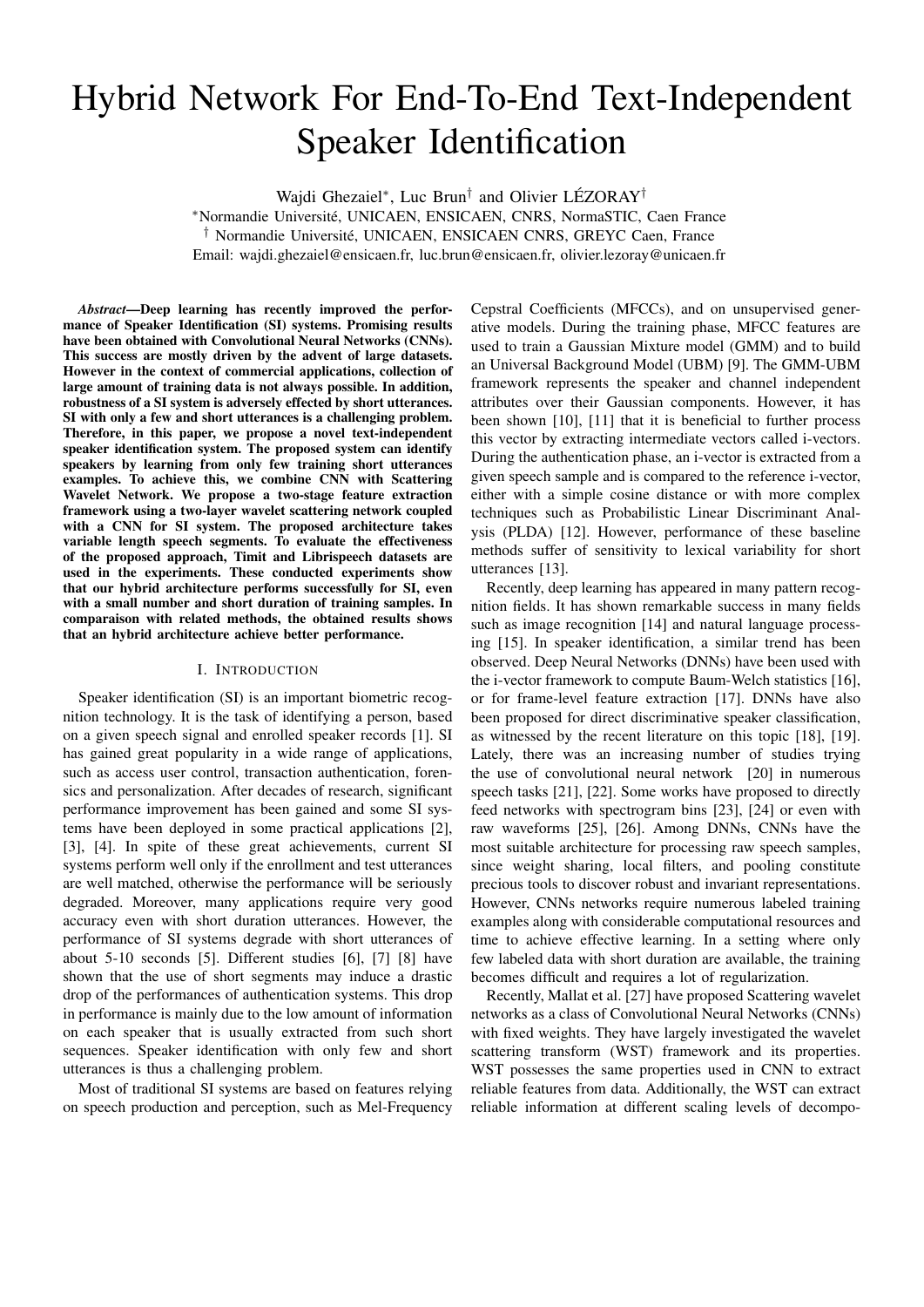sition. Also, it has been proved that the wavelet scattering coefficients are more informative than a Fourier transform when dealing with short variation signals or small deformation and rotation invariant [28], [29].

Scattering representations can be plugged into any classification or regression system, be it shallow or deep. The WST was tested on handwriting image data to extract the features where it achieved good performance [28]. WST has enjoyed significant success in various audio [27] and biomedical [30] signal classification tasks. WST demonstrated promising results on the TIMIT dataset for phonetic classification [31] and recognition [32].

In this paper, we propose a two-stage feature extraction framework using a two-layer wavelet scattering network coupled with a CNN for SI system. We explore the use of the WST for feature extraction along with a convolutional neural network. In this hybrid deep learning network, the use of a two-stage feature extraction framework can be helpful when there is a lack of data. This provides features of the same signal at different scales and captures its dominant energy. Such advantages could be useful when dealing with short duration utterances. The proposed network takes variable length speech segments. It is trained at the frame-level using the extracted features. The system has been evaluated on both Timit and Librispeech datasets and it has achieved better results than the state-of-the-art.

The remainder of this paper is organized as follows. Section II presents the wavelet scattering transform. Section III describes the proposed hybrid architecture, which is composed in a cascade of a scattering transform and a convolutional neural network. Section IV discusses the experimental setup and the corresponding results obtained by the proposed system as well as the ones provided by related systems.

#### II. WAVELET SCATTERING TRANSFORM



Fig. 1. Wavelet scattering transform processes, where x is the input data,  $\psi$ a wavelet function and  $\phi$  an averaging low-pass filter.

To produce a wavelet scattering transform [27] of an input signal  $x$ , three successive main operations are required: convolution, nonlinearity, and averaging as described in Figure 1. The scattering transform coefficients are obtained with the averaging of wavelet modulus coefficients by a low-pass filter  $\phi$ . Let a wavelet  $\psi(t)$  be a band pass filter with a central frequency normalized to 1, and  $\psi_{\lambda}(t)$  a wavelet filter bank, which is constructed by dilating the wavelet:

$$
\psi_{\lambda}(t) = \lambda \psi(\lambda t) \tag{1}
$$

where  $\lambda = 2^{\frac{j}{Q}}$ ,  $\forall j \in Z$  and Q is the number of wavelets per octave.



Fig. 2. Hierarchical representation of scattering coefficients at multiple layers [27].

The bandwidth of the wavelet  $\psi(t)$  is of the order  $\frac{1}{Q}$ , and as a result, the filter bank is composed of band pass filters which are centered in the frequency domain in  $\lambda$  and have a frequency bandwidth  $\frac{\lambda}{Q}$ .

At the zero order, we have a single coefficient given by  $S_0x(t) = x \star \phi(t)$ , which is close to zero for audio signals. At the first order, we have:

$$
S_1 x(t, \lambda_1) = |x \star \psi_{\lambda_1}| \star \phi(t)
$$
 (2)

The second order coefficients capture the high-frequency amplitude modulations occurring at each frequency band of the first layer and are obtained by:

$$
S_2x(t, \lambda_1, \lambda_2) = ||x \star \psi_{\lambda_1}| \star \psi_{\lambda_2}| \star \phi(t)
$$
 (3)

Figure 2 shows the hierarchy of scattering coefficients. This somewhat resembles to the structure of deep neural networks, although that in the scattering transform, each layer provides some output, while the only output of most of deep neural networks is provided by the last layer. This decomposition on first and second orders scattering coefficients is applied to the time domain signals. Second order features are normalized by first order features, to ensure that the higher order of scattering depends on the amplitude modulation component of the speech signal. The first and second orders of the scattering transform are concatenated to form a scattering feature vector for a given frame. The scattering features include log-mel features al together with higher order features to preserve the greater details in the speech signal [27]. This representation is invariant to time shifts and is stable to deformations. Hence, to ensure invariability to frequency translation on a logarithmic scale like translation of speaker formants, a scattering transform is performed along log-frequency. The logarithm is applied to each coefficients of the scattering feature vector. It is thus locally translation invariant in time and log frequency, and stable to time and frequency deformations.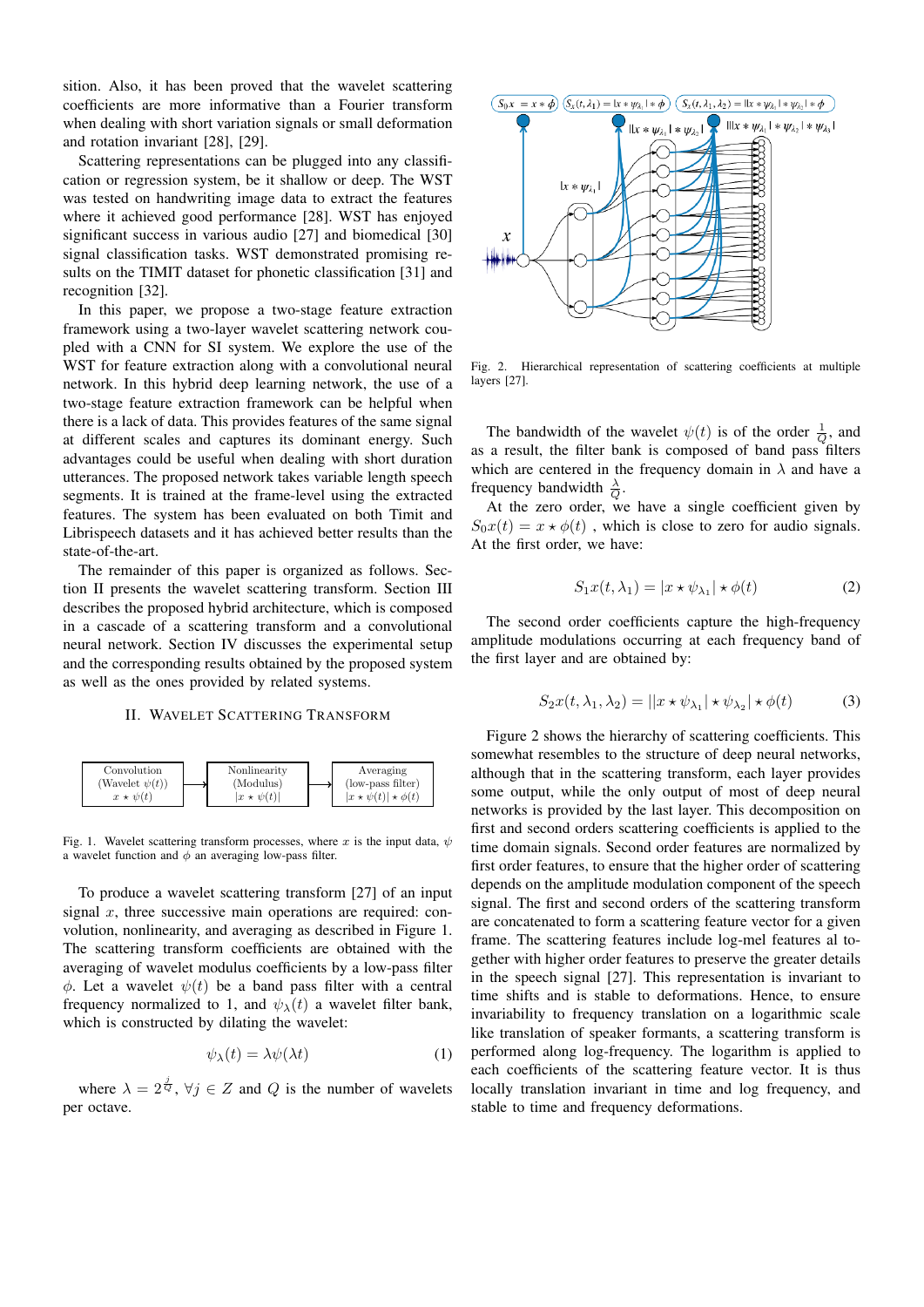

Fig. 3. The proposed Hybrid Wavelet Scattering Transform Convolutional Neural Network (HWSTCNN) architecture. It consists of two parts: feature extraction, where a scattering network is coupled with a convolutional layers to extract frame level features, and dense classification layer.

## III. HYBRID NETWORK ARCHITECTURE

An ideal model for SI system should take variable length speech segments and produce a discriminating output descriptor. The distance between descriptors of different speakers must be larger than those of the same speaker. To satisfy all mentioned properties, Figure 3 shows the proposed Hybrid Wavelet Scattering Transform Convolutional Neural Network (HWSTCNN). The network consists of two parts: feature extraction and frame level embedding. The scattering network is coupled with convolutional layers to extract frame level features, and dense classification layer to construct speaker frame embedding.

The network is shown in Figure 3 and described in more details in the following paragraphs. The proposed architecture consists in two scattering network layers, namely, Scat-Layer, three 1D convolutional layers, and in one fully connected layer. Scat-Layer performs scattering wavelet transform on overlapping frames (500ms with 125ms skip rate) in timedomain signal. After the Scat-Layer, three convolutional layers are followed by one fully connected layer. Standard CNN pipeline (pooling, batch normalization, ReLU activation) was employed. Final softmax layer performs speaker classification.

Scat-Layer is composed of two scattering wavelet transform layers. The first layer contains 8 Gabor wavelets per octave and the second has one Morlet wavelet per octave. This configuration was chosen to match the frequency resolution of

TABLE I HWSTCNN ARCHITECTURE. EACH ROW SPECIFIES THE # OF CONVOLUTIONAL FILTERS, THEIR SIZES, AND THE # FILTERS.

| Laver name    | <b>Hybrid</b> model            | Output                         |
|---------------|--------------------------------|--------------------------------|
| Input         |                                | $n \times 1$                   |
| ScatNet layer | scat at 2                      | $n_s \times n_f \times 1$      |
| Conv1 block   | conv1D, $3 \times 1,16$        | $n_s \times n_f \times 16$     |
|               | hn                             |                                |
|               | relu                           |                                |
| Pooling       | maxpool, $2 \times 1$ , stride | $n_s/2 \times n_f/2 \times 16$ |
|               | (2,1)                          |                                |
| Conv2 block   | conv1D, $3 \times 1,32$        | $n_s/2 \times n_f/2 \times 32$ |
|               | hn                             |                                |
|               | relu                           |                                |
| Pooling       | maxpool, $2 \times 1$ , stride | $n_s/4 \times n_f/4 \times 32$ |
|               | (2,1)                          |                                |
| Conv3 block   | conv1D, $3 \times 1,64$        | $n_s/4 \times n_f/4 \times 64$ |
|               | hn                             |                                |
|               | relu                           |                                |
| Pooling       | maxpool, $2 \times 1$ , stride | $n_s/8 \times n_f/8 \times 64$ |
|               | (2,1)                          |                                |
| Embedding     | fc, $n_{sp}$                   | $n_{sp}$                       |
| Loss          | softmax                        |                                |

Mel filters at the first level. The second order of the scattering transform recovers the lost information. Averaging window length was set to 64ms. Later, coefficients are normalized and log-transformed. Therefore, the representation of speech signal using the first and the second orders of the scattering transform extends the MFCC representation and doesn't loose information. These scattering coefficients are computed a publicly available toolbox [27].

Each convolutional layer is formed by a 1D filter of length 3 and batch normalization. They are followed by a max-pooling layer, with pooling size  $1 \times 2$  and stride  $1 \times 2$ . The number of filters is respectively 16, 32 and 64. A fully connected layer with  $n_{sp}$  hidden neurons, where  $n_{sp}$  is the number of speakers to be identified, is connected to categoral softmax layer. The softmax produces a probability distribution per frame over the target speakers in the dataset.

We use rectified linear units as activation functions in all layers. Stochastic gradient descent was used as an optimizer with a learning rate of 0.001 and 0.9 momentum. The network is trained with mini batches of size 64 for 10 epochs. The proposed architecture is shown in Figure 3 and details such as the number of filters and kernel sizes are summarized in Table I. This architecture takes raw speech frames with timewindows of 500ms and with a skip rate of 125ms to produce speaker embedding at frame-level. The amount of parameters in this neural network is 18,1 millions which is less than the actual state-of-the-art, as it will be shown in the next sections. Coupling a scattering network with a convolutional network for building our hybrid architecture can reduce the instabilities in the first layers as the wavelet scattering transform is stable and non-expansive. By reducing the variability at feature extraction stage, the proposed hybrid architecture can generate discriminative feature information at frame level. This hybrid architecture has the capability to reduce the required depth and spatial dimension of the deep learning networks, which makes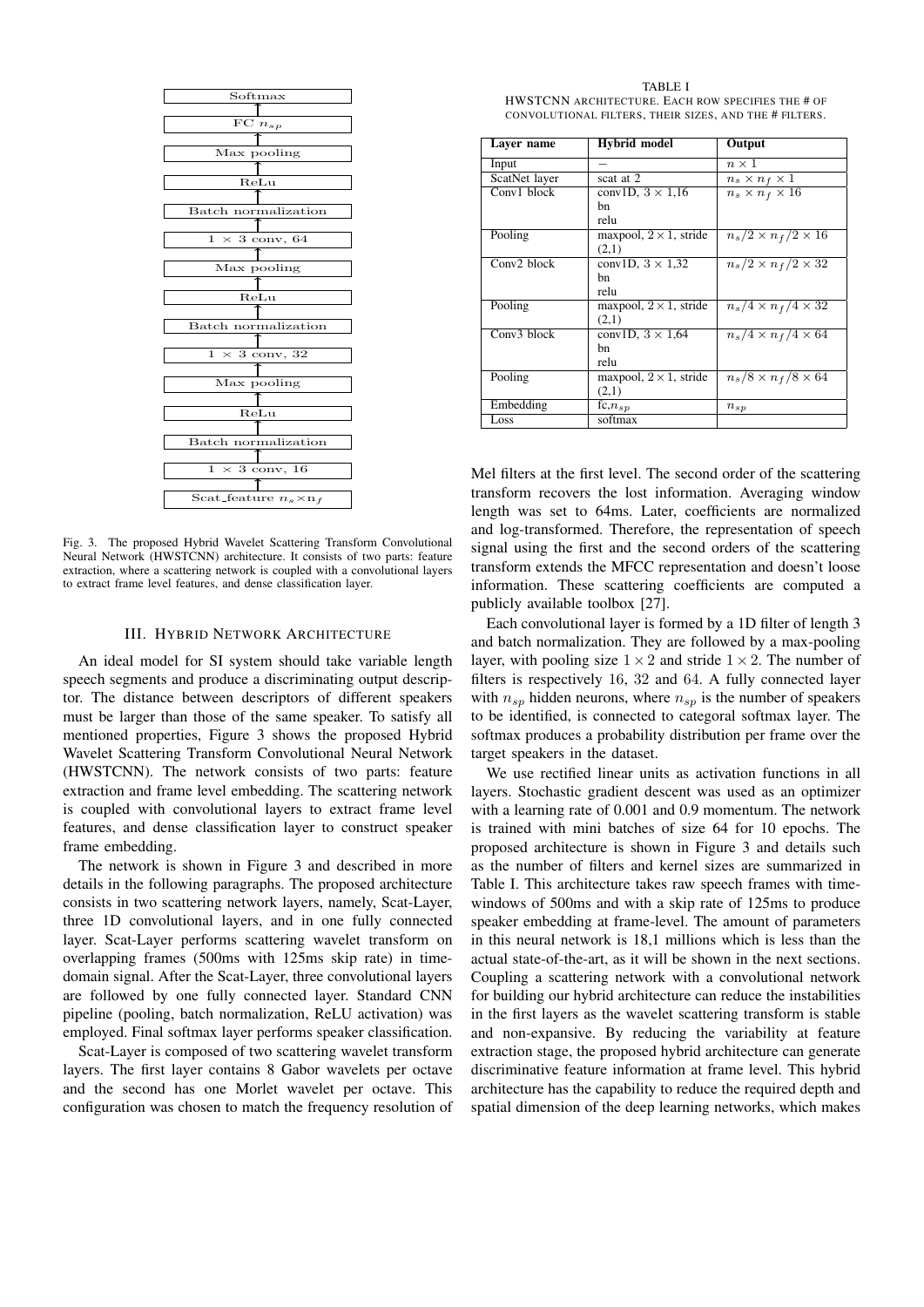the strength of using both scattering transform and CNN.



Fig. 4. Hybrid Wavelet Scattering Transform Convolutional Neural Network.

In the testing phase of our system, a speech utterance  $X$  to be classified is divided into  $m$  overlapping frames of length  $n_f$ . Each frame shares the first part with the previous frame and the last part with the next frame. Each frame  $x_i$ is fed to our HWSTCNN to predict the frame speaker label. Softmax probabilities  $Pr(s_k|x_i)$  are calculated to estimate if the frame  $x_i$  is from the speaker  $s_k$  among the  $n_{sp}$  speakers. These speaker membership probabilities  $y_i \in R^{n_{sp}}$  constitute a vector for each frame. Finally, the mean membership probability vector  $\bar{y}$  of the whole utterances is given by the mean of all the stored probability vectors computed per frame. The estimated speaker label for the whole speech utterance  $X$  corresponds to the speaker of maximum of probability:  $label = \arg \max_{j \in [1, n_{sp}]} \bar{y}^j$  with  $\bar{y}^j$  the  $j^{th}$  column of the  $\bar{y}$  vector and  $n_{sp}$  the total number of speakers.

Figure 4 describes the process of labeling speech utterances. Speech frames are first fed into our HWSTCNN to predict frame speaker probability vectors. These frame-level predictions are then aggregated into a whole-utterance-level prediction using the mean of the obtained softmax frame-level probabilities. Therefore the speaker's probabilities prediction is initially made per frames and thereafter is converted into a final single speaker vector probability for the whole utterance. Finally, the estimated speaker label corresponds to the one that has the highest probability among the ones of the average vector probability  $\bar{y}$ .

## IV. EXPERIMENTS

This section describes the experiments and the results obtained with our approach and related systems.

#### *A. Dataset and experimental setting*

Two datasets are used in the experiments, TIMIT [34] and LibriSpeech [35].

• The TIMIT dataset contains studio quality recordings of 630 speakers (192 female, 438 male), sampled at 16 kHz, covering the eight major dialects of American English.



Fig. 5. Distribution of the utterance lengths in Timit and Librispeech databases.

Each speaker reads ten phonetically rich sentences. We consider only 462 speakers from TIMIT. We use only 8 sentences for each speaker, the "SX" (5 sentences) and the "SI" (3 sentences). The "SX" sentences are used to train the system, while the "SI" sentences are used to test.

The LibriSpeech database consists in audio books readout-loud by 2484 speakers, 1283 male and 1201 female volunteers who recorded their voices spontaneously. The speech signal is usually clean, but the recording device and channel conditions vary a lot between different utterances and speakers. We decided to keep 7 utterances of each speaker for training, and 3 utterances as a fixed test set for evaluation.

TABLE II NUMBER OF UTTERANCES FOR THE SPEAKER IDENTIFICATION TASK.

|             | Train | <b>Test</b> | <b>Total</b> |
|-------------|-------|-------------|--------------|
| Timit       | 2310  | 1386        | 3696         |
| Librispeech | 14904 | 7452        | 22356        |

In Timit and Librispeech datasets, the duration of training sentences is about 12-15 seconds for each speaker and test sentences duration is about of 2-5 seconds. Figure 5 shows the distribution of the utterances durations. The average duration was of 4s, the minimum was of 1s, and the maximum was of 17s. Utterances with durations of less than 4 seconds represented about 87% of the data. Table II presents the number of training and testing utterances for both datasets.

To validate the effectiveness of our model, we built 8 kHz and 16 kHz versions of our system. Timit and Librispeech datasets are downsampled to 8 kHz. Finally, we evaluate the performance of the proposed system under the noisy environment. To that aim, we have made noise-corrupted versions of the Timit training database by adding different types of noise at different SNR level. The noisy utterance for training were made by adding white or babble noises of the SNR levels of 5dB, 10dB and 20dB. However, the noisy utterances for the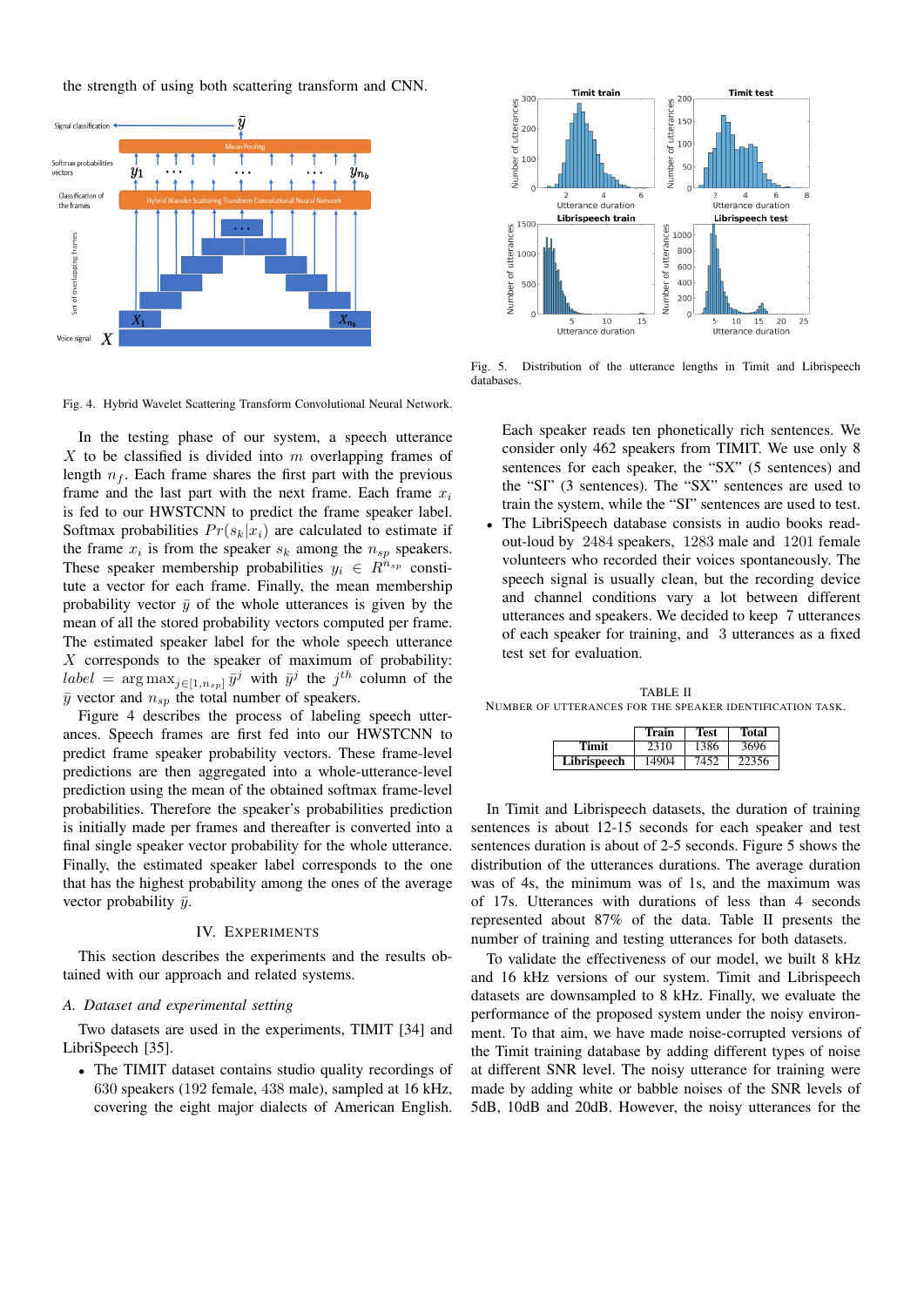test were obtained by one of two mentioned noise types of the SNR levels of 5dB, 10dB and 20dB respectively.

Experiments are conducted on the full and short length conditions. We did not apply any pre-processing to the raw waveforms, such as pre-emphasis, silence removal, detection and removal of unvoiced speech. Scattering transform was computed to the depth of 2 with speech frames of 64ms of length. The first layer contained 8 Gabor wavelets per octave and the second had one Morlet wavelet per octave. The averaging window was set to 500ms of length. Later, coefficients are normalized and log-transformed. Stochastic gradient descent was used as an optimizer with a learning rate of 0.001 and 0.9 momentum. The network is trained with mini batches of size 64 for 10 epochs. Our implementation is based on Scatnet [27] and deep learning Matlab toolboxes.

# *B. Related systems*

In order to evaluate the performance of our proposed system, two alternative state-of-the-art systems were investigated: SincNet [36] and CNN-Raw [37] systems for speaker identification.

- Sincnet is a novel end-to-end neural network architecture, that directly receives raw waveforms as input. The first 1D convolutional layer of SincNet is composed by Sinc functions. SincNet convolves the waveform with a set of parametric sinc functions that implement band-pass filters. The filters are initialized using the Mel-frequency filter bank and their low and high cutoff frequencies are adapted with standard back-propagation as any other layer. The first layer performs Sinc based convolutions, using 80 filters of length 251. The remaining two layers use 60 filters of length 5. Next, three fully-connected layers composed of 2048 neurons and normalized with batch normalization are applied. All hidden layers use leaky-ReLU non-linearity. Frame-level binary classification is performed by applying a softmax classifier and cross-entropy criteria [36]. The number of parameters in Sincnet is about 26,5 millions. For training, this architecture needs about 2900 epochs to converge on the Librispeech dataset.
- In the CNN-Raw system, the raw waveform is fed directly to the first layer. Three convolution layers are used to perform the feature mapping. Each convolution layer is composed of 80 filters followed by a max pooling. Next, three fully-connected layers composed of 2048 neurons and normalized with batch normalization are applied. All hidden layers use leaky-ReLU non-linearities. Framelevel binary classification is performed by applying a softmax classifier and cross-entropy criteria [37]. Both networks are trained with 800 epochs and batches of size 128. The number of parameters in CNN-raw is about 27,6 millions. The number of parameters in CNN-raw and Sincnet is larger compared to our proposed architecture.

Table III summarizes the number of learning parameters of all tested methods. We observe that the number of learning

TABLE III NUMBER OF PARAMETERS AND EPOCHS FOR OUR SYSTEM AND RELATED SYSTEMS.

|                          | <b>SincNet</b> | CNN | <b>Proposed</b> |
|--------------------------|----------------|-----|-----------------|
| Parameters $\times 10^6$ |                |     |                 |

parameters required by our method is lower than the ones of SincNet and CNN-Raw by about 33%.

TABLE IV IDENTIFICATION ACCURACY RATE (%) OF THE PROPOSED SPEAKER IDENTIFICATION ON 8K AND 16K DATA TRAINED AND TESTED WITH FULL UTTERANCES.

|             |       | 16k   |
|-------------|-------|-------|
| LibriSpeech | 97.38 | 99.28 |
| TIMIT       | 85.93 | 98.12 |

#### *C. Results*

In order to evaluate our proposed speaker identification system we use the identification accuracy rate which is equal to the number of correct identifications over the number of speakers to test. In Table IV, we report the effect of sampling frequency on system performance. As expected, results show that our system performs better on 16 kHz than 8 kHz data. However, correct identification rates with 8KHz data are smaller than rates with 16KHz by only 2%. Our system remains thus competitive for low sampling frequency rate.

TABLE V IDENTIFICATION ACCURACY RATE (%) OF THE PROPOSED SPEAKER IDENTIFICATION AND RELATED SYSTEMS TRAINED AND TESTED WITH FULL UTTERANCES.

|                    | LibriSpeech | <b>TIMIT</b> |
|--------------------|-------------|--------------|
| $CNN$ -raw         | 69.82       | 60.53        |
| <b>SincNet-raw</b> | 79.32       | 61.81        |
| <b>Proposed</b>    | 99.28       | 98.12        |

The correct identification rates for different methods are shown in Table V. Results are compared on both TIMIT and Librispeech datasets. Results from this table shows that our hybrid network outperforms both SincNet and CNN-Raw systems. We observe that our methods obtains significant robustness on both datasets. On TIMIT, our system achieves a relative improvement of about 38% over CNN-raw and 36% over SincNet. Moreover on LibriSpeech, our system achieves a relative improvement of about 30% over CNN-raw and 20% over SincNet. The table shows that the effect of coupling the first convolution layer of CNN with WST, improves the identification performance.

We further investigate the performances of our system in Table VI. We use the same deep CNN architecture used in Sincnet. An increase of 19% is proved in accuracy performance. This shows the benefit of using the scattering transform.

We report in Table VII the effect of training utterances duration per speaker on performances. We split the training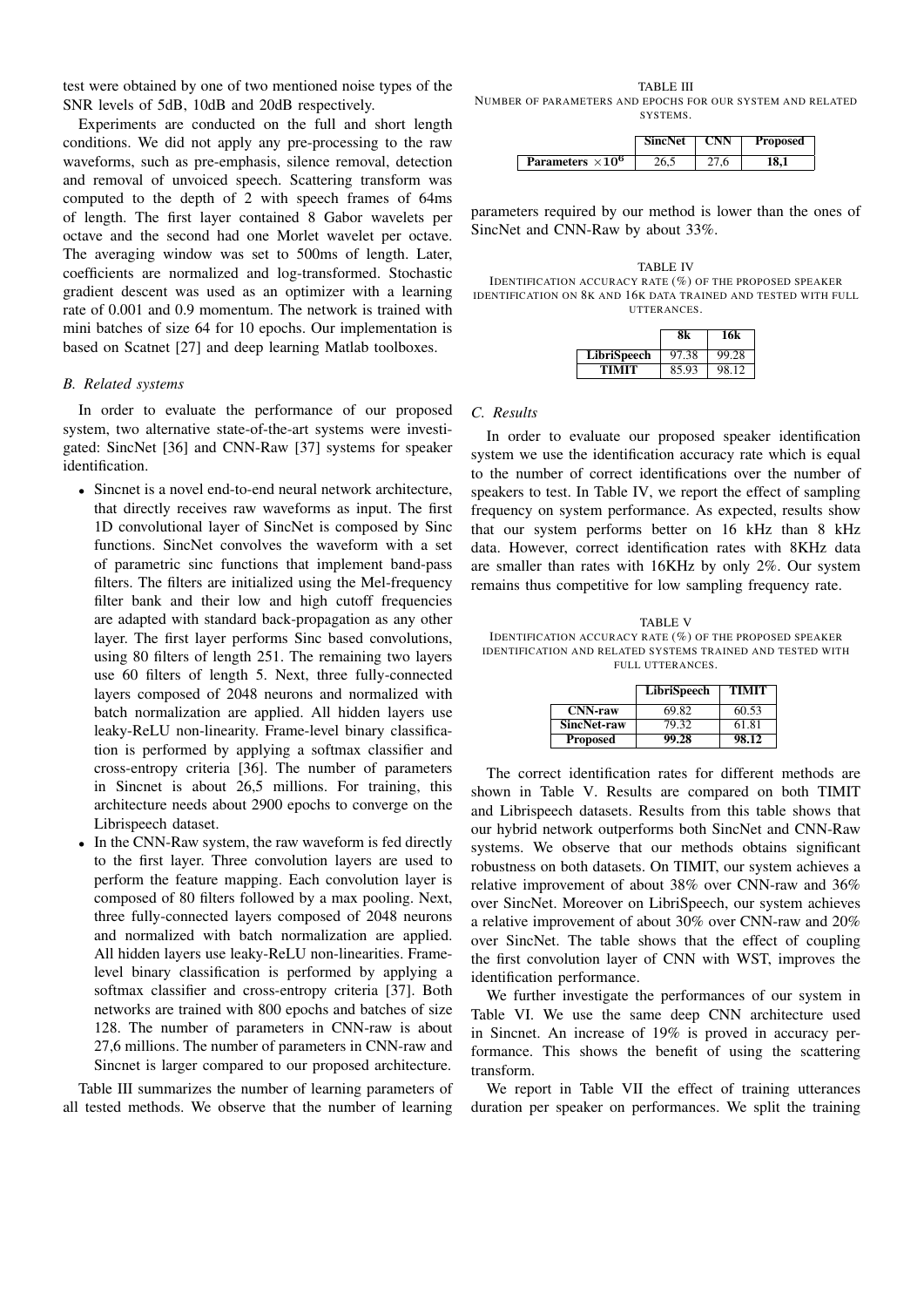#### TABLE VI

IDENTIFICATION ACCURACY RATE (%) OF THE PROPOSED SPEAKER IDENTIFICATION AND RELATED SYSTEMS TRAINED WITH SAME MODEL ON LIBRISPEECH.

|           | SincNet-raw | <b>CNN-raw</b> | <b>Proposed</b> |
|-----------|-------------|----------------|-----------------|
| full-full | 79.32       | 69.82          | 99.46           |

TABLE VII IDENTIFICATION ACCURACY RATE (%) OF THE PROPOSED SPEAKER IDENTIFICATION ON LIBRISPEECH 16KHZ DATASET TRAINED AND TESTED WITH DIFFERENT UTTERANCES DURATIONS.

|             | Train utterance duration |       |       |
|-------------|--------------------------|-------|-------|
| <b>Test</b> | 8s                       | 12s   | full  |
| 1.5s        | 96.86                    | 97.20 | 97.38 |
| 3s          | 98.76                    | 98.93 | 98.97 |
| full        | 99.12                    | 99.25 | 99.28 |

data to obtain a total duration of 8s or 12s per speaker. Full train duration is about 14s. This table depicts the correct identification rates for 1.5s, 3s and full duration of testing utterances. We observe that the proposed methods obtain significant robustness, which indicates that the proposed method is able to extract speaker identity features in different training and testing conditions. Our system gives higher accuracy rate for all conditions of short-utterance task. As shown in Table VII, varying the number of samples per speaker and thus the total duration for training induces a variation of only 0.15% of the accuracy. On the other hand, using 3s duration instead of 1.5s induces an small increase of the accuracy of about 0.5%. Our system is thus able to construct discriminating speakers models with few number of training data but provides better results with test and train samples of at least 1.5s.

TABLE VIII IDENTIFICATION ACCURACY RATE (%) OF THE PROPOSED SPEAKER IDENTIFICATION TRAINED AND TESTED IN NOISY CONDITIONS.

| <b>SNR</b> | White | <b>Babble</b> |
|------------|-------|---------------|
| 20         | 68.54 | 89.03         |
| 10         | 45.67 | 84.70         |
| 5          | 33.62 | 77.63         |

In Table VIII, we report noise effect on our SI system. The results show that our proposed method achieves acceptable performance across all the SNR levels on Timit database. Identification with speech emerged on babble noise gives good accuracy.

#### V. CONCLUSION

In this paper, we have proposed a speaker identification system that learns speaker discriminating information directly from raw speech signals using scattering network and CNNs. We have explored the potential advantage of WST in extracting robust speaker representation. We have demonstrated that by coupling CNN with scattering network, we are able to compute a stable description of speaker identity information. Experimental results on TIMIT and Librispeech corpuses have

shown that the proposed method can achieve dominant results in clean condition. We have shown the effectiveness of our hybrid architecture for speaker identification with different utterances duration. Our results show that our hybrid method yields significant improvements over SincNet and CNN-Raw methods on the same databases. This work could be extended in future works by applying the attention mechanism to generate utterance level embedding.

#### **REFERENCES**

- [1] H. Beigi, "Fundamentals of Speaker Recognition," Springer US, 2011.
- [2] D. A. Reynolds, "An overview of automatic speaker recognition technology," in Acoustics, speech, and signal processing (ICASSP), 2002 IEEE international conference on, vol. 4. IEEE, 2002, pp. IV–4072.
- [3] T. Kinnunen and H. Li, "An overview of text-independent speaker recognition: From features to supervectors," Speech communication, vol. 52, no. 1, pp. 12–40, 2010.
- [4] J. H. Hansen and T. Hasan, "Speaker recognition by machines and humans: A tutorial review," IEEE Signal processing magazine, vol. 32, no. 6, pp. 74–99, 2015.
- [5] P. Kenny, T. Stafylakis, P. Ouellet, M. J. Alam, and P. Dumouchel, "Plda for speaker verification with utterances of arbitrary duration," in 2013 IEEE International Conference on Acoustics, Speech and Signal Processing, May 2013, pp. 7649–7653.
- [6] A. Poddar, M. Sahidullah, and G. Saha, "Speaker verification with short utterances: a review of challenges, trends and opportunities," IET Biometrics, vol. 7, no. 3, pp. 91–101, 2018.
- [7] Rohan Kumar Das and S. R. M. Prasanna, "Speaker verification for variable duration segments and the effect of session variability," Lecture Notes in Electrical Engineering, pp. 193–200, 2015.
- [8] A. Kanagasundaram, R. Vogt, D. Dean, and S. Sridharan, "i-vector based speaker recognition on short utterances," in Proc. of Interspeech, 2011.
- [9] D. Reynolds, T. Quatieri, and R. Dunn, "Speaker verification using adapted gaussian mixture models," Digital Signal Processing, vol. 10, no. 1, pp. 19–41, 2000.
- [10] N. Dehak, P. J. Kenny, R. Dehak, P. Dumouchel, and P. Ouel- let, "Frontend factor analysis for speaker verification," IEEE Transactions on Audio, Speech, and Language Processing , vol. 19, no. 4, pp. 788–798, 2011.
- [11] Wei Li, Tianfan Fu, and Jie Zhu, "An improved i-vector ex- traction for speaker verification," EURASIP Journal on Audio, Speech and Music Processing , pp. 1–9, 2015.
- [12] S. J. Prince and J. H. Elder, "Probabilistic linear discriminant analysis for inferences about identity," in Proc. of International Conference on Computer Vision , 2007.
- [13] W. Li, T. Fu, H. You, J. Zhu, and N. Chen, "Feature sparsity analysis for i-vector based speaker verification," Speech Communication, vol. 80, pp. 60–70, 2016.
- [14] A. Krizhevsky, I. Sutskever, and G. E. Hinton, "Imagenet classification with deep convolutional neural networks," in Proc. of Advances in Neural Information Processing Systems , 2012.
- [15] R. Collobert and J. Weston, "A unified architecture for natural language processing: Deep neural networks with multitask learning," in Proc. of the International Conference on Machine Learning , 2008.
- [16] P. Kenny, V. Gupta, T. Stafylakis, P. Ouellet, and J. Alam, "Deep neural networks for extracting baum-welch statistics for speaker recognition," in Proc. of Speaker Odyssey , 2014.
- [17] S. Yaman, J. W. Pelecanos, and R. Sarikaya, "Bottleneck features for speaker recognition," in Proc. of Speaker Odyssey, 2012, pp. 105–108.
- [18] E. Variani, X. Lei, E. McDermott, I. L. Moreno, and J. Gonzalez-Dominguez, "Deep neural networks for small foot-print text-dependent speaker verification," in Proc. Of ICASSP , 2014, pp. 4052–4056
- [19] D. Snyder, D. Garcia-Romero, G. Sell, D. Povey, and S. Khudanpur, "X-vectors: Robust dnn embeddings for speaker recognition," in Proc. of ICASSP , 2018.
- [20] Yann LeCun and Yoshua Bengio, "Convolutional networks for images, speech, and time series," in The hand-book of brain theory and neural networks , 1995, vol. 3361, p. 1995.
- [21] Abdel-Hamid O., Mohamed Abdel-rahman, Jiang Hui, Deng Li, Penn Gerald, and Dong Yu, "Convolutional neural networks for speech recognition," IEEE Transactions on Audio, Signal, and Language Processing , vol. 22, no. 10, pp. 1533–1545, 2014.